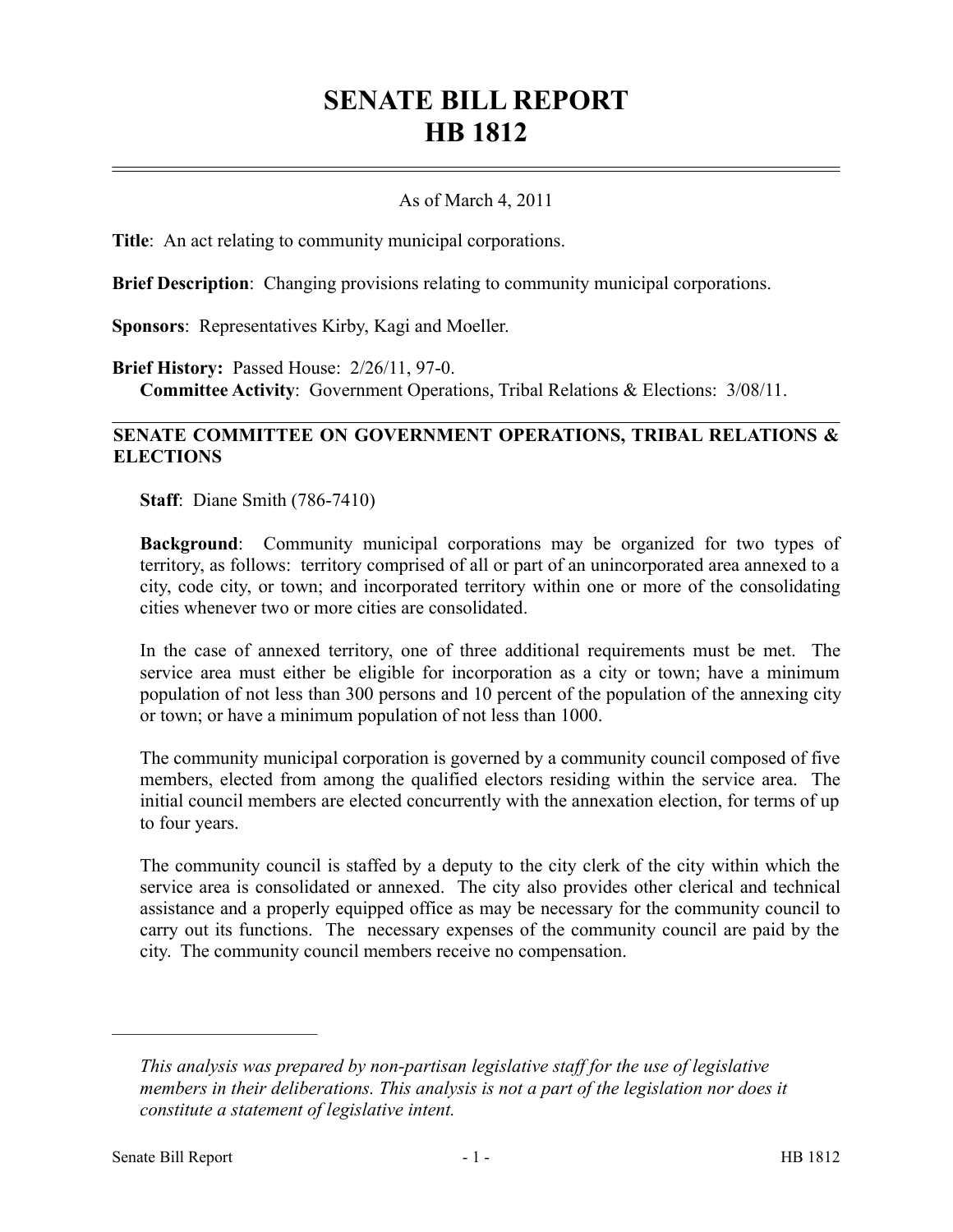For the community municipal corporation to continue its term of existence for each additional four-year period, there must be an election. The election is initiated by resolution of the community council or by petition of at least 10 percent of the registered voters residing within the service area. Either the resolution or petition is filed with the legislative body of the city in which the service area is located.

The city clerk must place the measure, for or against continuation of the community municipal corporation, on the ballot at the next city general election. Only qualified voters and residents of the service area are eligible to vote at this election. As required for initial creation of the community municipal corporation, the candidates to be voted for to fill the position on the community council must also appear on the continuation ballot. The community council members are elected at large.

Election results are certified by the county canvassing board. The community council members assume office at the same time as do the members of the city legislative authority.

The community municipal corporation, through its council, has authority to approve or to disapprove any of the following as they apply to any land, building, or structures within the community council corporation: comprehensive plans; zoning ordinances; conditional use permits, special exceptions or variances; subdivision ordinances; subdivision plats; or planned unit developments. Disapproval by the council, by the council's failure to approve within 60 days of the city council's action, does not affect the application of the city's action outside the community municipal corporation.

In addition, the community municipal corporation acting through its council may provide a forum and make recommendations for any proposals that affect the use of property within the service area. It may also advise, consult, and cooperate with the city on any local matters affecting the service area.

When petitions are required to be signed by registered voters and filed for matters regarding city and town government, the petitions are transmitted from the filing officer to the county auditor. The officer whose duty it is to determine the sufficiency of the petition then does so and files the certificate of sufficiency with the filing officer.

**Summary of Bill**: Community municipal corporations may be organized in either incorporated territory that is consolidated or unincorporated territory that is annexed only until January 1, 2012.

The sufficiency of the 10 percent petition calling for continuation of the community municipal corporation is determined in the same manner as are any other petitions requiring signatures of registered voters in cities and towns.

The persons eligible to vote in the election to continue the existence of a community municipal corporation are the qualified voters residing in the city in which the service area is located.

### **Appropriation**: None.